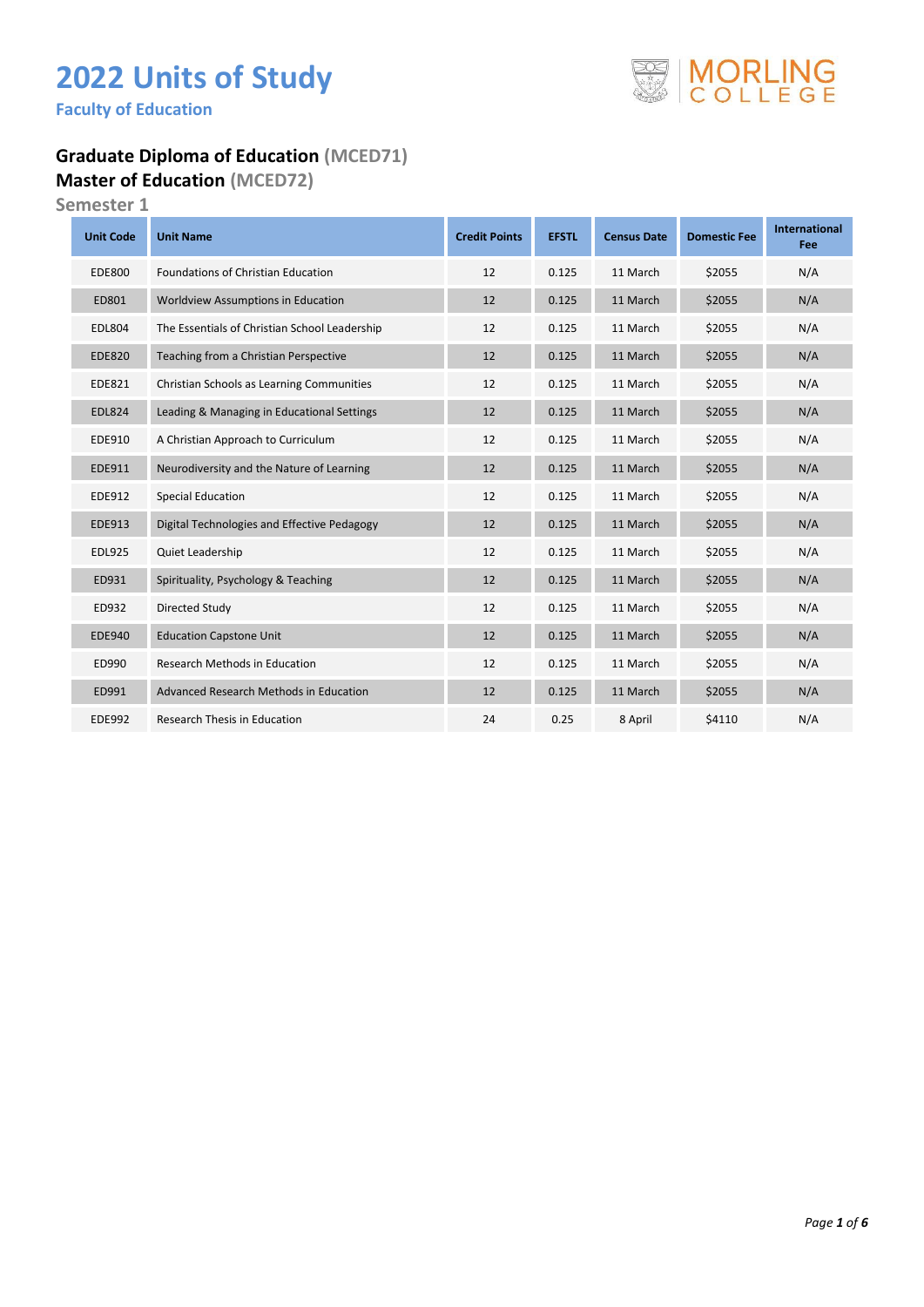#### **Graduate Diploma of Education (MCED71) Master of Education (MCED72)**

**Semester 2**

| <b>Unit Code</b> | <b>Unit Name</b>                              | <b>Credit Points</b> | <b>EFSTL</b> | <b>Census Date</b> | <b>Domestic Fee</b> | <b>International</b><br>Fee |
|------------------|-----------------------------------------------|----------------------|--------------|--------------------|---------------------|-----------------------------|
| <b>EDE800</b>    | <b>Foundations of Christian Education</b>     | 12                   | 0.125        | 12 August          | \$2055              | N/A                         |
| ED801            | <b>Worldview Assumptions in Education</b>     | 12                   | 0.125        | 12 August          | \$2055              | N/A                         |
| <b>EDL804</b>    | The Essentials of Christian School Leadership | 12                   | 0.125        | 12 August          | \$2055              | N/A                         |
| <b>EDE820</b>    | Teaching from a Christian Perspective         | 12                   | 0.125        | 12 August          | \$2055              | N/A                         |
| EDE821           | Christian Schools as Learning Communities     | 12                   | 0.125        | 12 August          | \$2055              | N/A                         |
| <b>EDL824</b>    | Leading & Managing in Educational Settings    | 12                   | 0.125        | 12 August          | \$2055              | N/A                         |
| EDE910           | A Christian Approach to Curriculum            | 12                   | 0.125        | 12 August          | \$2055              | N/A                         |
| EDE911           | Neurodiversity and the Nature of Learning     | 12                   | 0.125        | 12 August          | \$2055              | N/A                         |
| EDE912           | <b>Special Education</b>                      | 12                   | 0.125        | 12 August          | \$2055              | N/A                         |
| <b>EDE913</b>    | Digital Technologies and Effective Pedagogy   | 12                   | 0.125        | 12 August          | \$2055              | N/A                         |
| <b>EDL925</b>    | Quiet Leadership                              | 12                   | 0.125        | 12 August          | \$2055              | N/A                         |
| ED931            | Spirituality, Psychology & Teaching           | 12                   | 0.125        | 12 August          | \$2055              | N/A                         |
| ED932            | Directed Study                                | 12                   | 0.125        | 12 August          | \$2055              | N/A                         |
| <b>EDE940</b>    | <b>Education Capstone Unit</b>                | 12                   | 0.125        | 12 August          | \$2055              | N/A                         |
| ED990            | <b>Research Methods in Education</b>          | 12                   | 0.125        | 12 August          | \$2055              | N/A                         |
| ED991            | Advanced Research Methods in Education        | 12                   | 0.125        | 12 August          | \$2055              | N/A                         |
| <b>EDE992</b>    | <b>Research Thesis in Education</b>           | 24                   | 0.25         | 23 Sept            | \$4110              | N/A                         |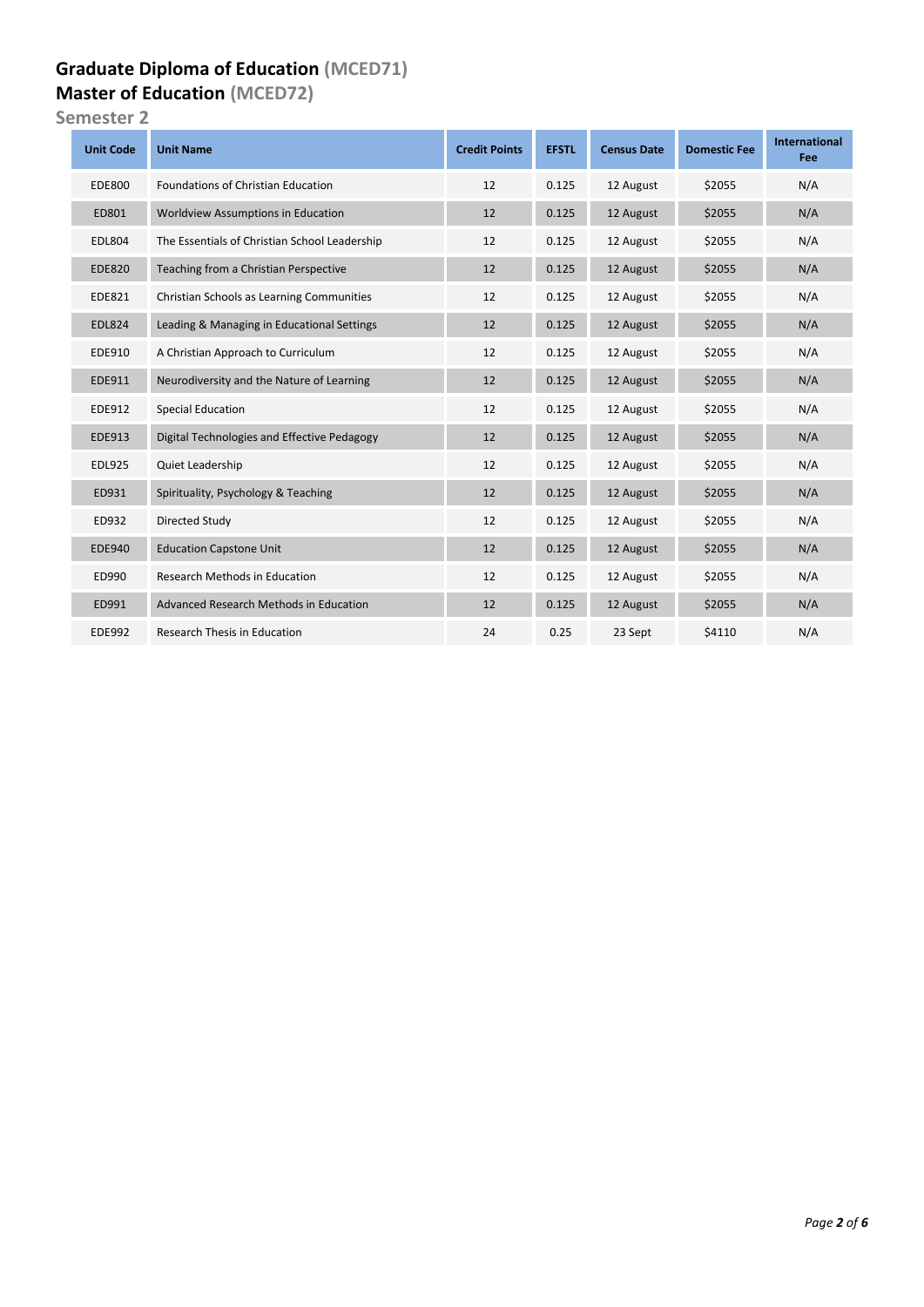### **Graduate Diploma of Education (MCED71)**

#### **Master of Education (MCED72)**

**Education Summer School Online**

| <b>Unit Code</b> | <b>Unit Name</b>                              | <b>Credit Points</b> | <b>EFSTL</b> | <b>Census Date</b> | <b>Domestic Fee</b> | <b>International</b><br>Fee |
|------------------|-----------------------------------------------|----------------------|--------------|--------------------|---------------------|-----------------------------|
| <b>EDE800</b>    | <b>Foundations of Christian Education</b>     | 12                   | 0.125        | 29 November        | \$2055              | N/A                         |
| ED801            | <b>Worldview Assumptions in Education</b>     | 12                   | 0.125        | 29 November        | \$2055              | N/A                         |
| <b>EDL804</b>    | The Essentials of Christian School Leadership | 12                   | 0.125        | 29 November        | \$2055              | N/A                         |
| <b>EDE820</b>    | Teaching from a Christian Perspective         | 12                   | 0.125        | 29 November        | \$2055              | N/A                         |
| <b>EDE821</b>    | Christian Schools as Learning Communities     | 12                   | 0.125        | 29 November        | \$2055              | N/A                         |
| <b>EDL824</b>    | Leading & Managing in Educational Settings    | 12                   | 0.125        | 29 November        | \$2055              | N/A                         |
| EDE910           | A Christian Approach to Curriculum            | 12                   | 0.125        | 29 November        | \$2055              | N/A                         |
| EDE911           | Neurodiversity and the Nature of Learning     | 12                   | 0.125        | 29 November        | \$2055              | N/A                         |
| EDE912           | <b>Special Education</b>                      | 12                   | 0.125        | 29 November        | \$2055              | N/A                         |
| <b>EDE913</b>    | Digital Technologies and Effective Pedagogy   | 12                   | 0.125        | 29 November        | \$2055              | N/A                         |
| <b>EDL925</b>    | <b>Quiet Leadership</b>                       | 12                   | 0.125        | 29 November        | \$2055              | N/A                         |
| ED931            | Spirituality, Psychology & Teaching           | 12                   | 0.125        | 29 November        | \$2055              | N/A                         |
| ED932            | Directed Study                                | 12                   | 0.125        | 29 November        | \$2055              | N/A                         |
| <b>EDE940</b>    | <b>Education Capstone Unit</b>                | 12                   | 0.125        | 29 November        | \$2055              | N/A                         |
| ED990            | <b>Research Methods in Education</b>          | 12                   | 0.125        | 12 August          | \$2055              | N/A                         |
| ED991            | Advanced Research Methods in Education        | 12                   | 0.125        | 12 August          | \$2055              | N/A                         |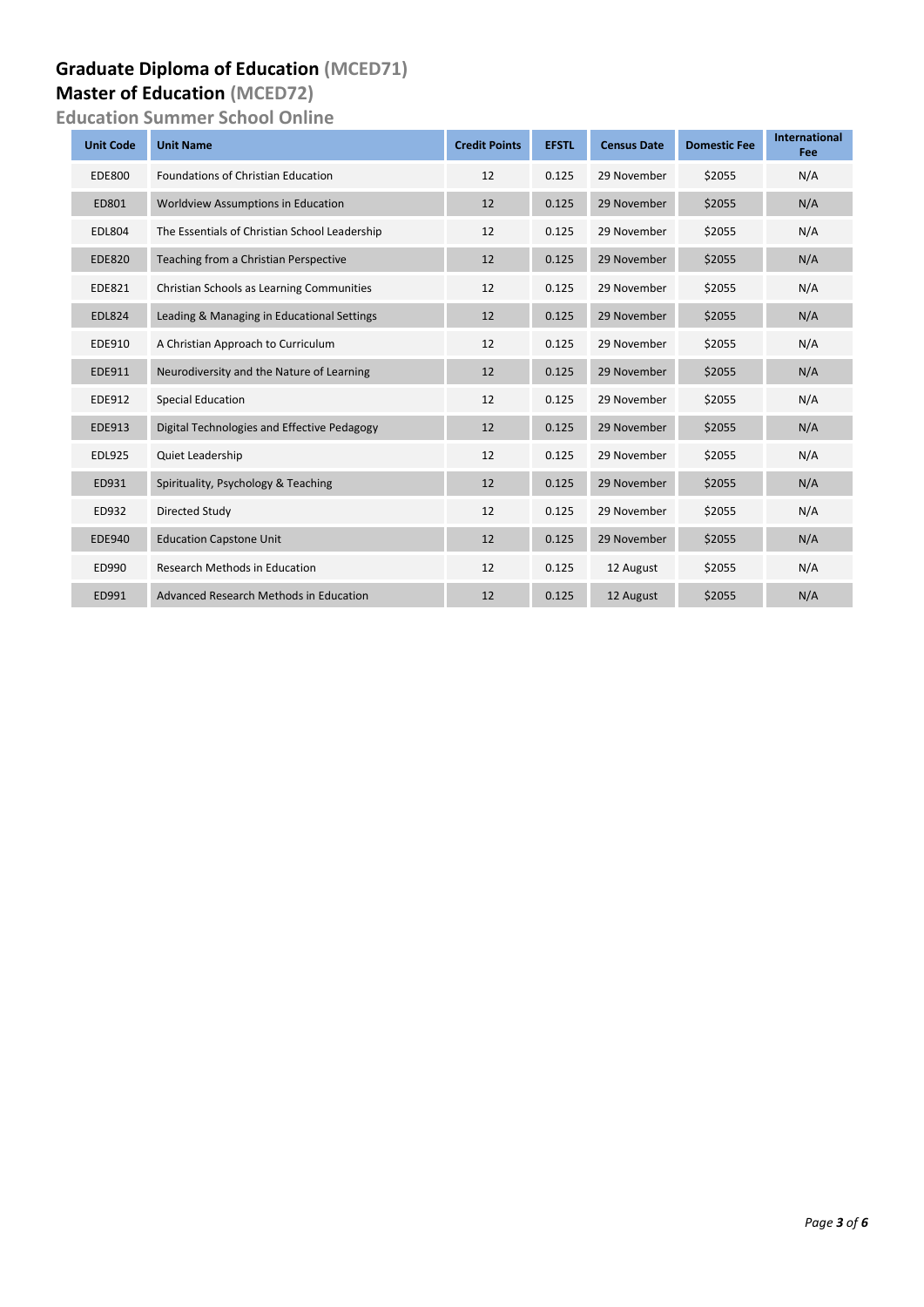## **Master of Education (Leadership) (MCED72L)**

**Semester 1**

| <b>Unit Code</b> | <b>Unit Name</b>                                   | <b>Credit Points</b> | <b>EFSTL</b> | <b>Census Date</b> | <b>Domestic Fee</b> | International<br>Fee |
|------------------|----------------------------------------------------|----------------------|--------------|--------------------|---------------------|----------------------|
| ED801            | Worldview Assumptions in Education                 | 12                   | 0.125        | 11 March           | \$2055              | N/A                  |
| <b>EDL804</b>    | The Essentials of Christian School Leadership      | 12                   | 0.125        | 11 March           | \$2055              | N/A                  |
| <b>EDL905</b>    | Leadership: Contemporary Perspectives & Challenges | 12                   | 0.125        | 11 March           | \$2055              | N/A                  |
| <b>EDL924</b>    | Leading & Managing in Educational Settings         | 12                   | 0.125        | 11 March           | \$2055              | N/A                  |
| <b>EDL925</b>    | Quiet Leadership                                   | 12                   | 0.125        | 11 March           | \$2055              | N/A                  |
| <b>EDL926</b>    | <b>Effective Leading and Mentoring</b>             | 12                   | 0.125        | 11 March           | \$2055              | N/A                  |
| ED931            | Spirituality, Psychology & Teaching                | 12                   | 0.125        | 11 March           | \$2055              | N/A                  |
| ED932            | Directed Study                                     | 12                   | 0.125        | 11 March           | \$2055              | N/A                  |
| <b>EDL940</b>    | Educational Leadership Capstone Unit               | 12                   | 0.125        | 11 March           | \$2055              | N/A                  |
| ED990            | <b>Research Methods in Education</b>               | 12                   | 0.125        | 11 March           | \$2055              | N/A                  |
| ED991            | Advanced Research Methods in Education             | 12                   | 0.125        | 11 March           | \$2055              | N/A                  |
| <b>EDL992</b>    | Research Thesis in Educational Leadership          | 24                   | 0.25         | 8 April            | \$4110              | N/A                  |
| <b>EDE820</b>    | Teaching from a Christian Perspective              | 12                   | 0.125        | 11 March           | \$2055              | N/A                  |
| <b>EDE821</b>    | Christian Schools as Learning Communities          | 12                   | 0.125        | 11 March           | \$2055              | N/A                  |
| EDE910           | A Christian Approach to Curriculum                 | 12                   | 0.125        | 11 March           | \$2055              | N/A                  |
| EDE911           | Neurodiversity and the Nature of Learning          | 12                   | 0.125        | 11 March           | \$2055              | N/A                  |
| EDE912           | Special Education                                  | 12                   | 0.125        | 11 March           | \$2055              | N/A                  |
| EDE913           | Digital Technologies and Effective Pedagogy        | 12                   | 0.125        | 11 March           | \$2055              | N/A                  |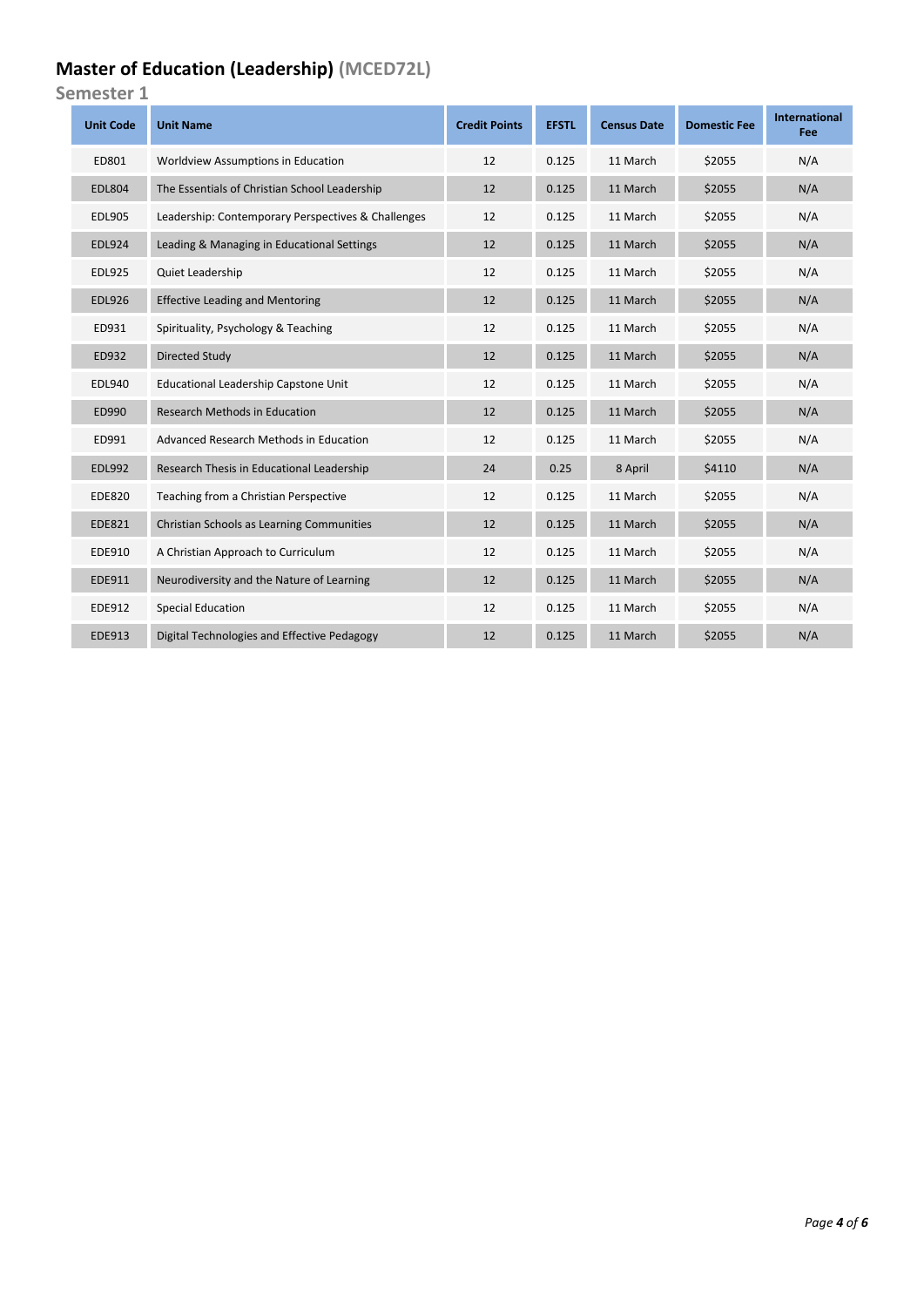## **Master of Education (Leadership) (MCED72L)**

**Semester 2**

| <b>Unit Code</b> | <b>Unit Name</b>                                   | <b>Credit Points</b> | <b>EFSTL</b> | <b>Census Date</b> | <b>Domestic Fee</b> | International<br>Fee |
|------------------|----------------------------------------------------|----------------------|--------------|--------------------|---------------------|----------------------|
| ED801            | Worldview Assumptions in Education                 | 12                   | 0.125        | 12 August          | \$2055              | N/A                  |
| <b>EDL804</b>    | The Essentials of Christian School Leadership      | 12                   | 0.125        | 12 August          | \$2055              | N/A                  |
| <b>EDL905</b>    | Leadership: Contemporary Perspectives & Challenges | 12                   | 0.125        | 12 August          | \$2055              | N/A                  |
| <b>EDL924</b>    | Leading & Managing in Educational Settings         | 12                   | 0.125        | 12 August          | \$2055              | N/A                  |
| <b>EDL925</b>    | Quiet Leadership                                   | 12                   | 0.125        | 12 August          | \$2055              | N/A                  |
| <b>EDL926</b>    | <b>Effective Leading and Mentoring</b>             | 12                   | 0.125        | 12 August          | \$2055              | N/A                  |
| ED931            | Spirituality, Psychology & Teaching                | 12                   | 0.125        | 12 August          | \$2055              | N/A                  |
| ED932            | Directed Study                                     | 12                   | 0.125        | 12 August          | \$2055              | N/A                  |
| <b>EDL940</b>    | <b>Educational Leadership Capstone Unit</b>        | 12                   | 0.125        | 12 August          | \$2055              | N/A                  |
| ED990            | <b>Research Methods in Education</b>               | 12                   | 0.125        | 12 August          | \$2055              | N/A                  |
| ED991            | Advanced Research Methods in Education             | 12                   | 0.125        | 12 August          | \$2055              | N/A                  |
| <b>EDL992</b>    | Research Thesis in Educational Leadership          | 24                   | 0.25         | 23 Sept            | \$4110              | N/A                  |
| <b>EDE820</b>    | Teaching from a Christian Perspective              | 12                   | 0.125        | 12 August          | \$2055              | N/A                  |
| <b>EDE821</b>    | Christian Schools as Learning Communities          | 12                   | 0.125        | 12 August          | \$2055              | N/A                  |
| EDE910           | A Christian Approach to Curriculum                 | 12                   | 0.125        | 12 August          | \$2055              | N/A                  |
| EDE911           | Neurodiversity and the Nature of Learning          | 12                   | 0.125        | 12 August          | \$2055              | N/A                  |
| EDE912           | <b>Special Education</b>                           | 12                   | 0.125        | 12 August          | \$2055              | N/A                  |
| <b>EDE913</b>    | Digital Technologies and Effective Pedagogy        | 12                   | 0.125        | 12 August          | \$2055              | N/A                  |